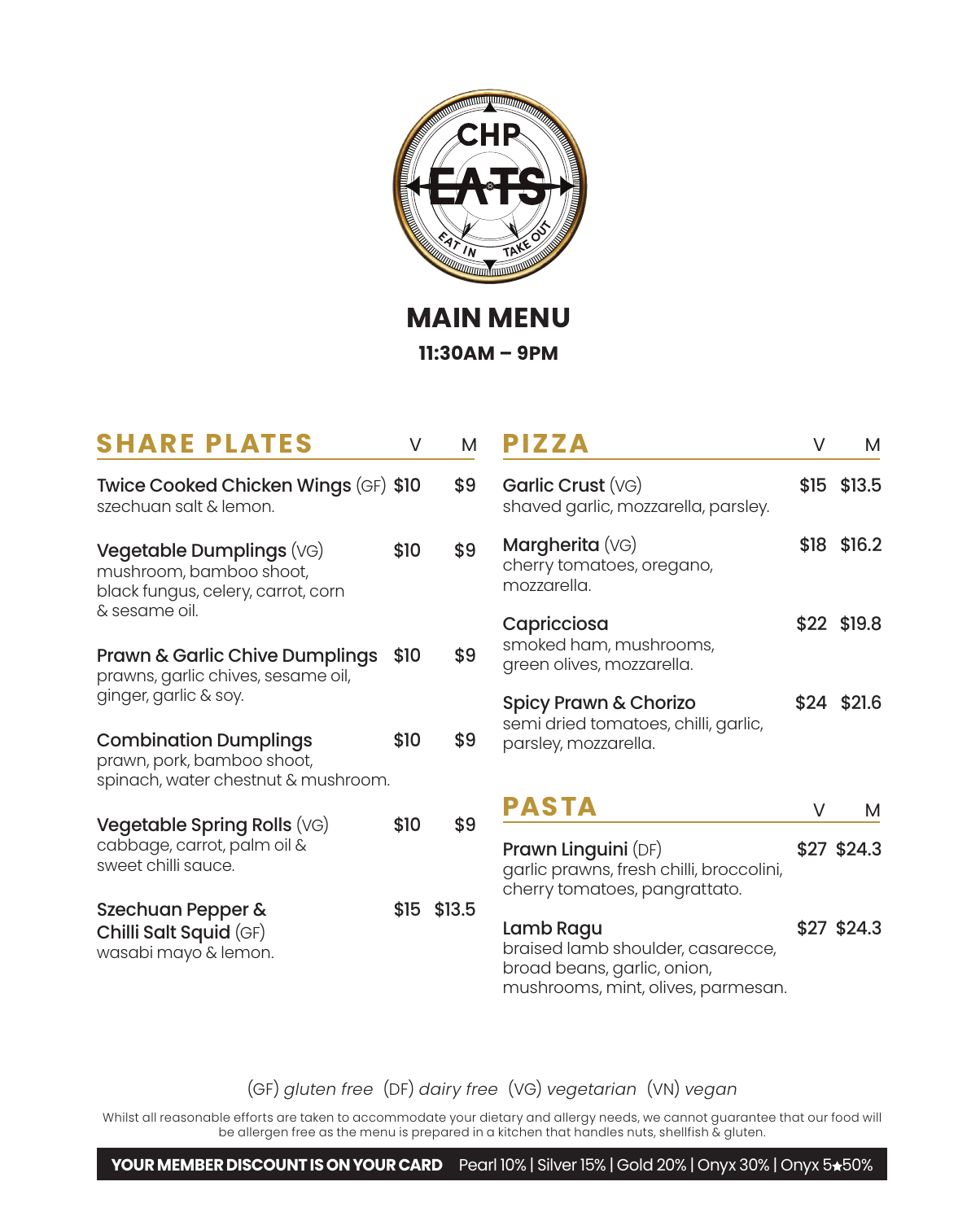| <b>CLUB CLASSICS</b>                                                                                   | V    | M           | <b>MAKE YOUR OWN STIR FRY</b>                                           |             |
|--------------------------------------------------------------------------------------------------------|------|-------------|-------------------------------------------------------------------------|-------------|
| Tom Yum Fried Rice (GF/DF)<br>tiger prawns, egg, garlic, onion,<br>tomato, gai lan, chilli, coriander. | \$20 | \$18        | Served with Jasmine rice, broccoli, carrot,<br>onion, garlic & capsicum |             |
| <b>Pork Schnitzel</b><br>panko crumbed fillet of pork                                                  |      | \$23 \$20.7 | <b>STEP 1:</b> Choose Protein                                           | V<br>M      |
| served with fries & house salad.                                                                       |      |             | Prawn                                                                   | \$22 \$19.8 |
| (Add gravy \$2)<br>Chicken Schnitzel                                                                   |      | \$23 \$20.7 | Chicken<br>\$19                                                         | \$17.1      |
| panko crumbed breast fillet served                                                                     |      |             | <b>Beef</b><br>\$20                                                     | \$18        |
| with fries, house salad and lemon.<br>(Add gravy \$2)                                                  |      |             | Tofu (VN)                                                               | \$16 \$14.4 |
| Chicken Parmigiana                                                                                     |      | \$25 \$22.5 |                                                                         |             |
| schnitzel topped with napoli sauce,<br>smoked ham & mozzarella,                                        |      |             | <b>STEP 2:</b> Choose Sauce                                             |             |
| served with fries & house salad.                                                                       |      |             | Cashew Nut                                                              |             |
| (Add gravy \$2)                                                                                        |      |             | Oyster                                                                  |             |
| Fish & Chips<br>tempura pollock fillets, fries,                                                        |      | \$23 \$20.7 | <b>Black Pepper</b>                                                     |             |
| house salad, tartare sauce & lemon.                                                                    |      |             | Spicy Thai Coconut                                                      |             |
| <b>Grilled Chicken Burger</b><br>herb mayo, swiss cheese, lettuce,                                     |      | \$22 \$19.8 | Garlic Ginger                                                           |             |
| tomato, tomato relish.                                                                                 |      |             | Sweet & Sour                                                            |             |
| (Gluten free bun add \$3 / egg \$2 /                                                                   |      |             |                                                                         |             |
| $bacon$ \$2)<br>Wagyu Beef Burger                                                                      |      | \$22 \$19.8 | All stir fries are gluten & dairy free                                  |             |
| herb mayo, swiss cheese, lettuce,                                                                      |      |             |                                                                         |             |
| tomato, tomato relish.                                                                                 |      |             |                                                                         |             |
| (Gluten free bun add \$3 / egg \$2 /<br>bacon \$2)                                                     |      |             |                                                                         |             |
| <b>Pan Fried Chicken Breast (GF)</b>                                                                   |      | \$28 \$25.2 |                                                                         |             |
| roast potatoes, broccolini &<br>boscaiola sauce.                                                       |      |             |                                                                         |             |
| Huon Salmon Fillet (GF/DF)                                                                             |      | \$32 \$28.8 |                                                                         |             |
| celeriac remoulade, pan fried                                                                          |      |             |                                                                         |             |
| potatoes, romesco sauce.                                                                               |      |             |                                                                         |             |
| 300g Wagyu Rump Steak<br>Tajima wagyu beef, Northern Victoria,                                         |      | \$38 \$34.2 |                                                                         |             |
| 400+ days on feed, MBS 5+.                                                                             |      |             |                                                                         |             |
| Served with fries, house salad & gravy.                                                                |      |             |                                                                         |             |
|                                                                                                        |      |             | (GF) gluten free (DF) dairy free (VG) vegetarian (VN) vegan             |             |

Whilst all reasonable efforts are taken to accommodate your dietary and allergy needs, we cannot guarantee that our food will be allergen free as the menu is prepared in a kitchen that handles nuts, shellfish & gluten.

## YOUR MEMBER DISCOUNT IS ON YOUR CARD Pearl 10% | Silver 15% | Gold 20% | Onyx 30% | Onyx 5<sup>\*50%</sup>